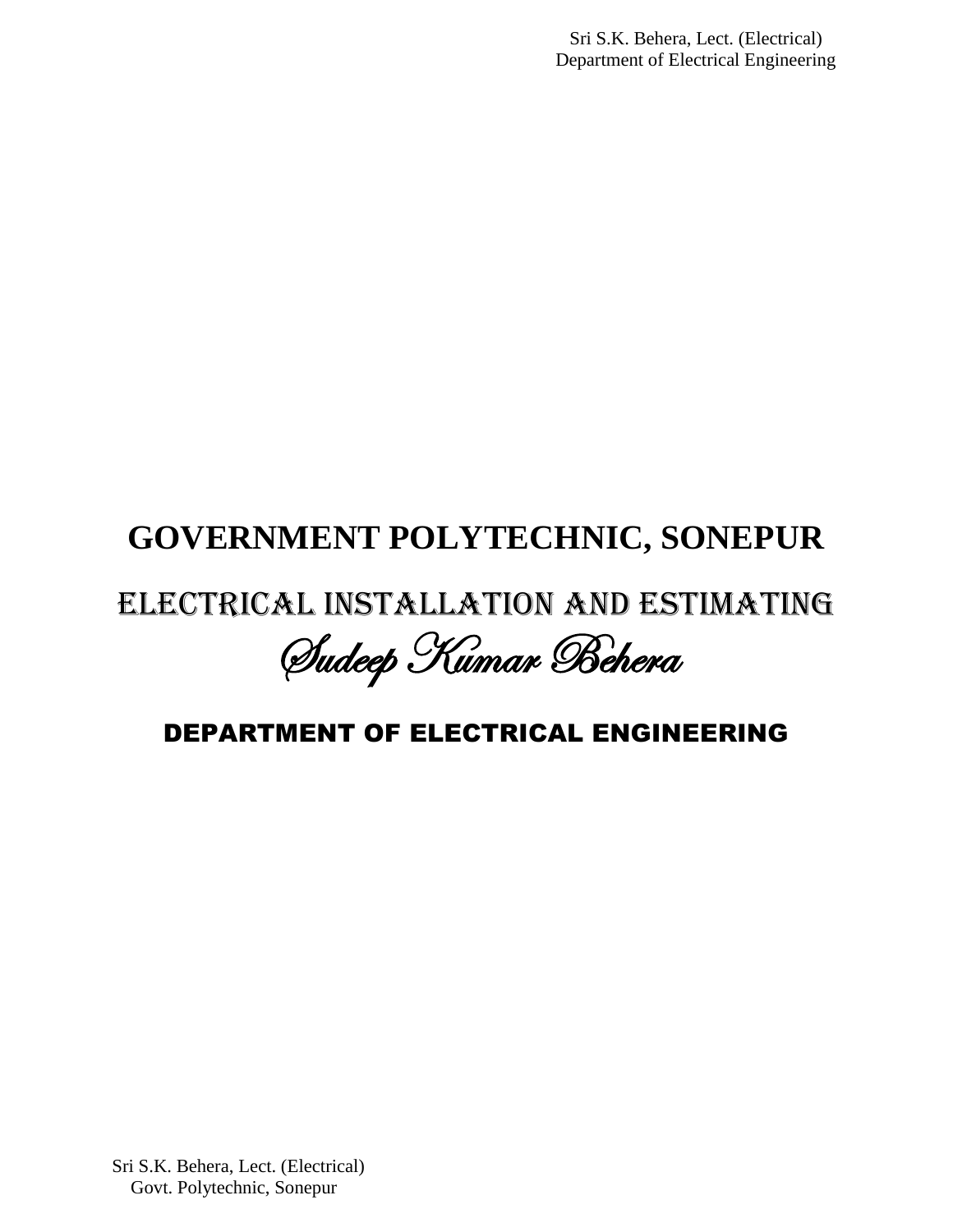## THE INDIAN ELECTRICITY RULES

**Definitions** 

"**Ampere**" means a unit of electric current.

"**Accessible**" means within physical reach without the use of any appliance or special effort.

"**Apparatus**" means electrical apparatus and includes all machines, fittings, accessories and appliances in which conductors are used.

"**Bare**" means not covered with insulating materials.

"**Cable**" means a length of insulated single conductor (solid or stranded or of two or more such conductors, each provided with its own insulation, which are laid up together. Such insulated conductor or conductors may or may not be provided with an overall mechanical protective covering.

"**Circuit**" means an arrangement of conductor or conductors for the purpose of conveying energy and forming a system or a branch of a system.

"**Circuit breaker**" means a device, capable of making and breaking the circuit under all conditions, and unless otherwise specified, so designed as to break the current automatically under abnormal conditions.

"**Voltage**" means the difference of electric potential measured in volts between any two conductors or between any part of either conductor and the earth as measured by a suitable voltmeter and is said to be.

"Low" where the voltage does not exceed 250 volts under normal conditions subject, however, to the percentage variation allowed by these rules.

"Medium" where the voltage does not exceed 650 volts under normal conditions subject, however, to the percentage variation allowed by these rules.

"High" where the voltage does not exceed 33,000 volts under normal conditions subject, however, to the percentage variation allowed by these rules.

"Extra high" where the voltage exceeds 33,000 volts under normal conditions subject, however, to the percentage variation allowed by these rules.

"**Conductor**" means any wire, cable, bar, tube, rail or plate used for conducting energy and so arranged as to be electrically connected to asystem.

"**Live**" means electrically charged.

"**Dead**" means at or about earth potential and disconnected from any live system.

"**Cut-out**" means any appliance for automatically interrupting the transmission of energy through any conductor when the current rises above a predetermined amount, and shall also include fusible cutout.

"**Conduit**" means rigid or flexible metallic tubing or mechanically strong and fire resisting nonmetallic tubing into which a cable or cables may be drawn for the purpose of affording it or them mechanical protection.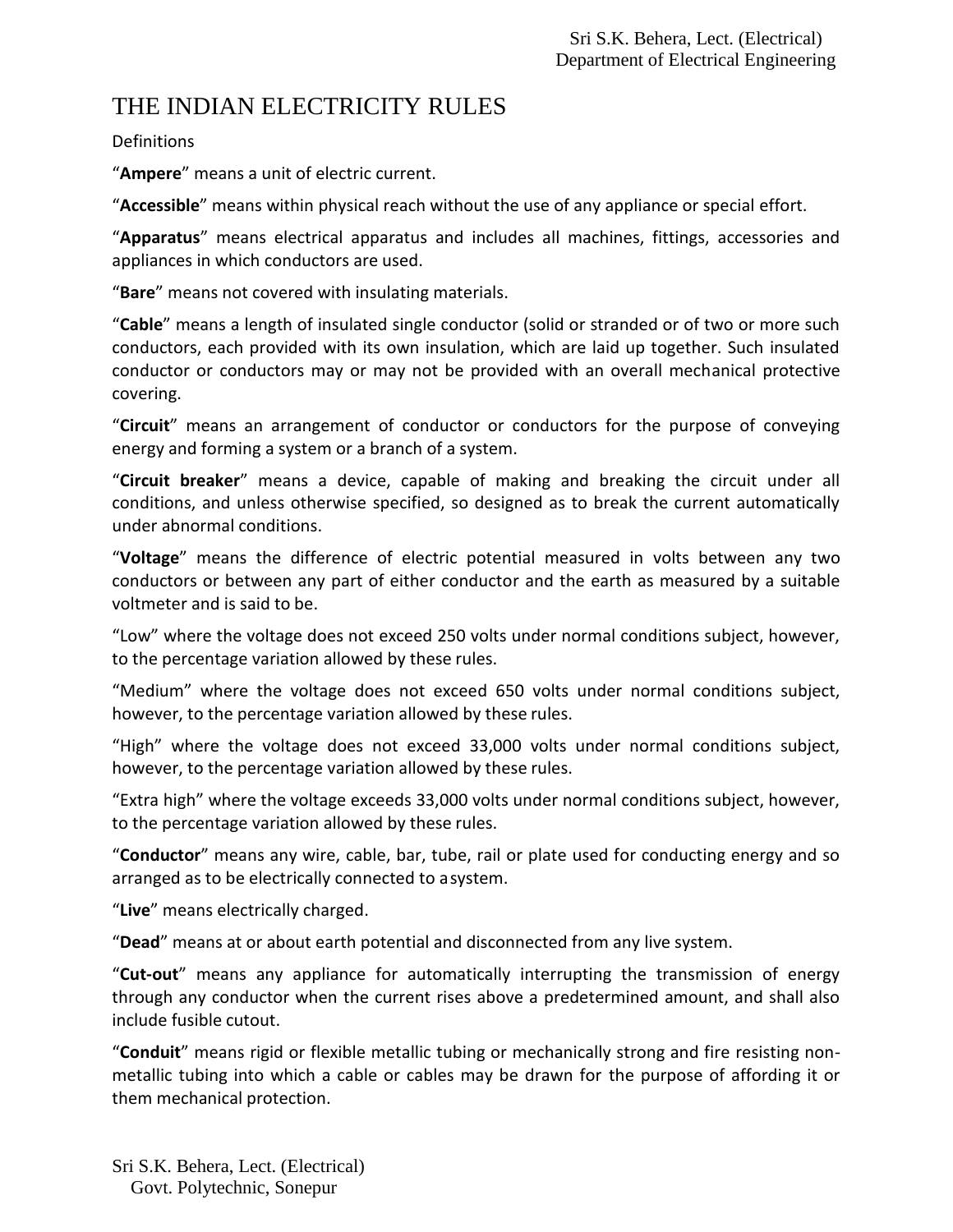"**System**" means an electrical system in which all the conductors and apparatus are electrically connected to a common source of electric supply.

"**Danger**" means danger to health or danger to life or any part of body from shock, burn or other injury to persons, or property, or from fire or explosion, attendant upon the generation, transmission, transformation, conversion, distribution or use of energy.

"**Installation**" means any composite electrical unit used for the purpose of generating, transforming, transmitting, converting, distributing or utilizing energy.

"**Earthed**" or "connected with earth" means connected with the general mass of earth in such manner as to ensure at all times an immediate discharge of energy without danger.

"**Earthing system**" means an electrical system in which all the conductors are earthed.

"Span" means the horizontal distance between two adjacent supporting points of an overhead conductor.

"**Volt**" means a unit of electromotive force and is the electric pressure, which, when steadily applied to a conductor, the resistance of which is one ohm, will produce a current of one ampere.

"**Switch**" means a manually operated device for opening and closing or for changing the connection of a circuit.

"**Switchgear**" shall denote switches, circuit breakers, cut-outs and other apparatus used for the operation, regulation and control of circuits.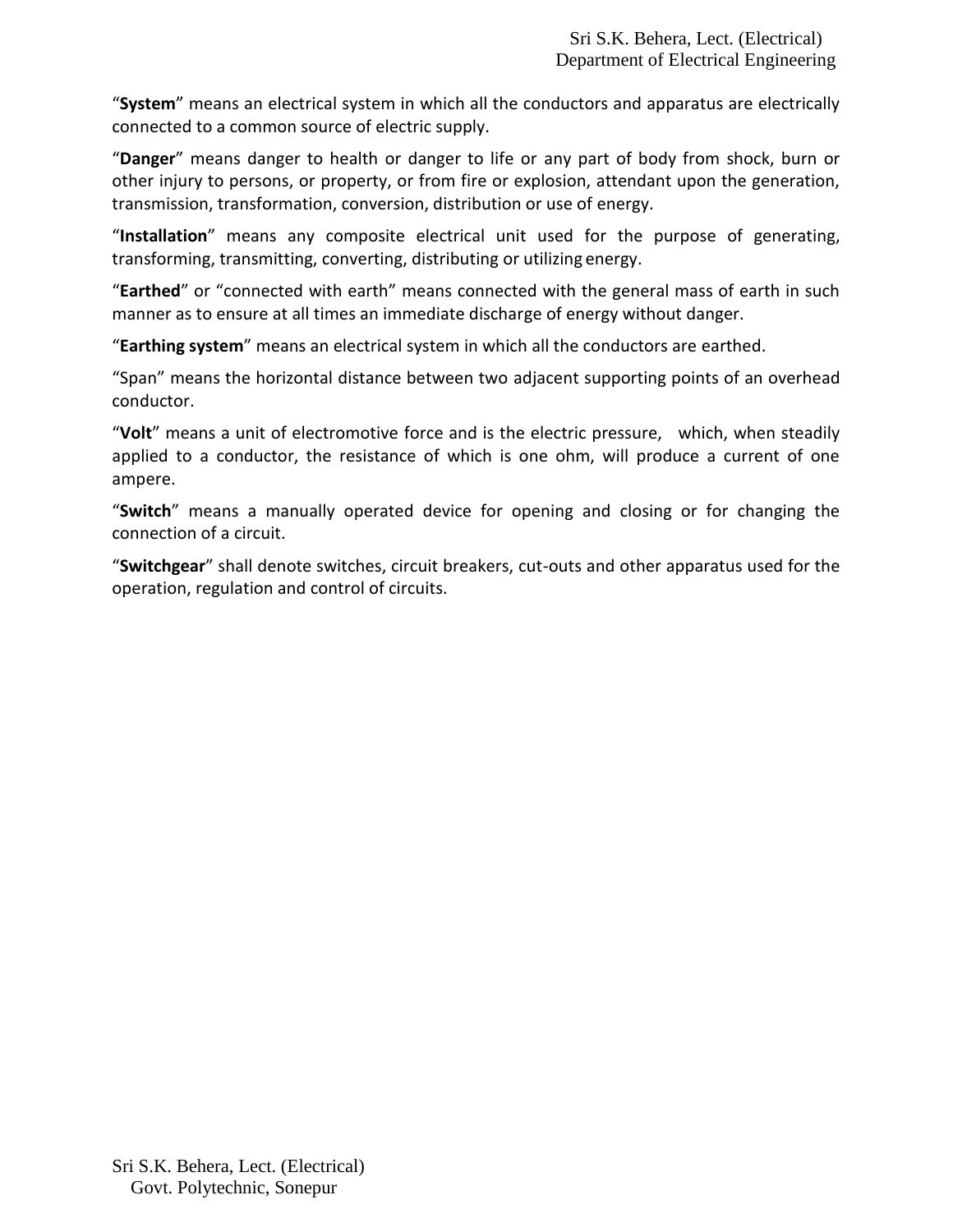#### **GENERAL SAFETY PRECAUTIONS**

Rule-29: Construction, installation, protection, operation and maintenance of electric supply lines and apparatus.

Rule-30: Service lines and apparatus on consumer's premises.

Rule-31: Cut-out on consumer's premises.

Rule-32: Identification of earthed and earthed neutral conductors and position of switches and cut-outs therein- Where the conductors include an earthed conductor of a two-wire system or an earthed neutral conductor of a multi-wire system or a conductor which is to be connected.

Rule-33: Earthed terminal on consumer's premises.

Rule-34: Accessibility of bare conductors- Where bare conductors are used in a building, the owner of such conductors shall.

Rule-35: Caution Notices (Danger Notices)- The owner of every medium, high and extra-high voltage installation shall affix permanently in a conspicuous position a danger notice in Hindi or English and the local language of the district, with a sign of skull and bones.

Rule-36: Handling of electric supply lines and apparatus.

Rule-40: Street boxes: Street boxes shall not contain gas pipes, and precautions shall be taken to prevent, as far as reasonably possible, any influx of water or gas.

Rule-41: Distinction of circuits of different Voltages - The owner of every generating station, sub- station, junction-box or pillar in which there are any circuits or apparatus, whether intended for operation at different voltages or at the same voltage, shall ensure by means of indication of a permanent nature that the respective circuits are readily distinguishable from one another.

Rule-43: Provisions applicable to protective equipment.

Rule-44: Instructions for restoration of persons suffering from electric shock.

Rule-45: Precautions to be adopted by consumers [owner's occupiers], electrical contractors, electrical workmen and suppliers.

Rule-46: Periodical inspection and testing of consumer's installation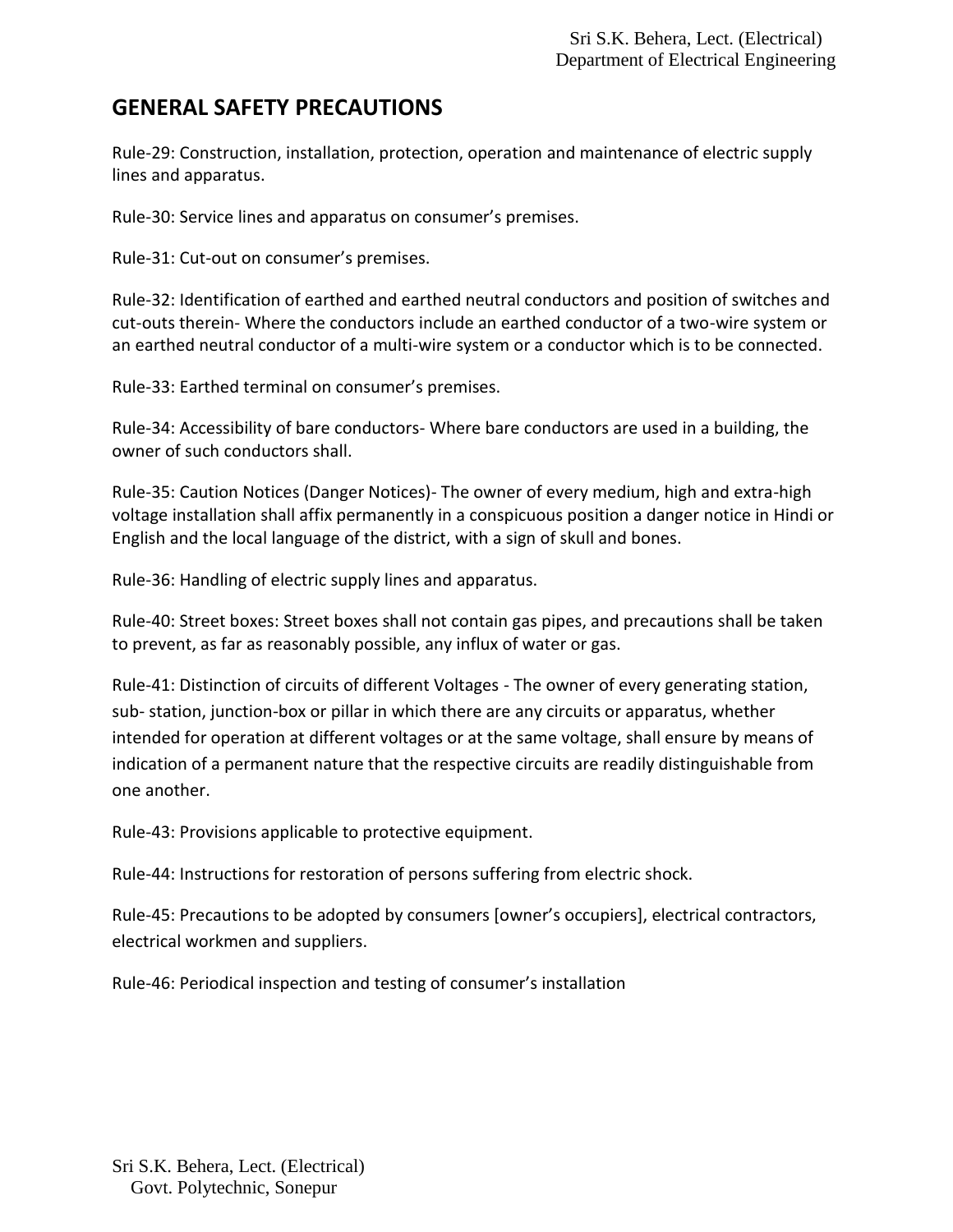### **GENERAL CONDITIONS RELATING TO SUPPLY AND USE OF ENERGY**

Rule-47: Testing of consumer's installation.

Rule-48: Precautions against leakage before connection.

Rule-49: Leakage on consumer's premises.

Rule-50: Supply and use of energy.

Rule-51: Provisions applicable to medium, high or extra-high voltage installations- The following provisions shall be observed where energy at medium, high or extra- high voltage is supplied, converted, transformed or used.

Rule-54: Declared voltage of supply to consumer. - Except with the written consent of the consumer or with the previous sanction of the State Government a supplier shall not permit the voltage at the point of commencement of supply as defined under rule 58 to vary from the declared voltage(In the case of low or medium voltage, by more than 5 per cent).

Rule-55: Declared frequency of supply to consumer- Except with the written consent of the consumer or with the previous sanction of the State Government a supplier shall not permit the frequency of an alternating current supply to vary from the declared frequency by more than 3 per cent.

Rule-56: Sealing of meters, and cut-outs.

Rule-57: Meters, maximum demand indicators and other apparatus on consumer's premises.

Rule-58: Point of commencement of supply- The point of commencement of supply of energy to a consumer shall be deemed to be the point at the incoming terminal of the cut-outs installed by the consumer under rule 50.

Rule-59: Precautions against failure of supply: Notice of failures.

## **ELECTRIC SUPPLY LINES, SYSTEMS AND APPARATUS FOR LOW AND MEDIUM VOLTAGES**

Rule-60: Test for resistance of insulation.

Rule-61: Connection with earth.

Rule-62: Systems at medium voltage- Where a medium voltage supply system is employed, the voltage between earth and any conductor forming part of the same system shall not, under normal conditions, exceed low voltage.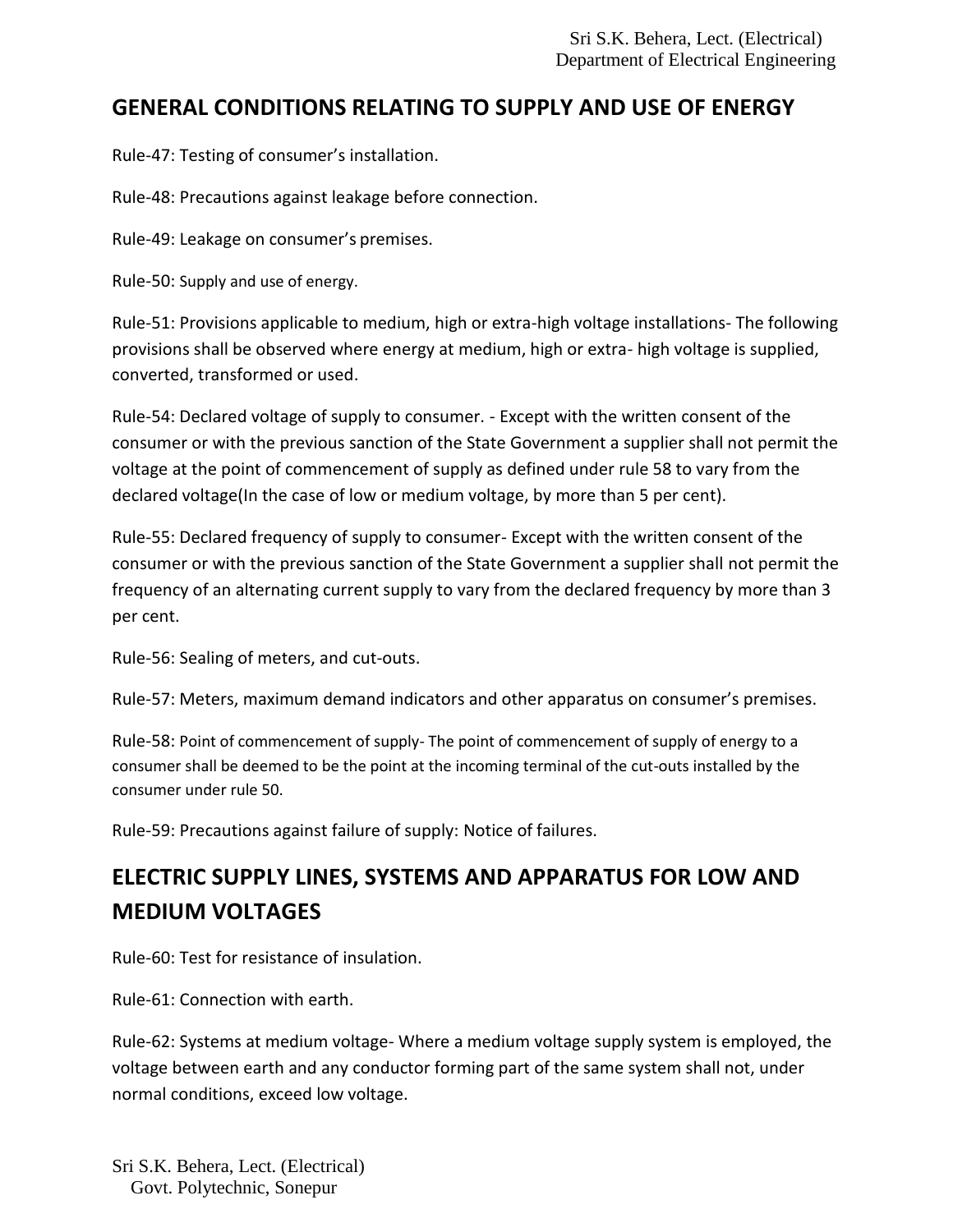# **ELECTRIC SUPPLY LINES, SYSTEMS AND APPARATUS FOR HIGH AND EXTRA HIGH VOLTAGES**

Rule-63: Approval by Inspector.

Rule-64: Use of energy at high and extra-high voltage.

Rule-65: Testing, Operation and Maintenance.

Rule-66: Metal sheathed electric supply lines. Precautions against excessleakage.

Rule-67: Connection with earth.

Rule-68: General conditions as to transformation and control of energy.

Rule-70: Condensers- Suitable provision shall be made for immediate and automatic discharge of every static condenser on disconnection of supply.

### **OVERHEAD LINES**

Rule-73: Material and strength.

Rule-74: Joints: Joints between conductors of overhead lines shall be mechanically and electrically secure under the conditions of operation. The ultimate strength of the joint shall not be less than 95 per cent of that of the conductor, and the electrical conductivity not less than that of the conductor.

Rule-75: Maximum stresses: Factors of safety.

Rule-76: Clearance above ground of the lowest conductor.

Rule-77: Clearance between conductors and trolley wires.

Rule-78: Clearances from buildings of low and medium voltage lines and service lines.

Rule-79: Clearances from buildings of high and extra-high voltage lines.

Rule-80: Conductors at different voltages on same supports.

Rule-86: Lines crossing or approaching each other.

Rule-87: Guarding.

Rule-88: Service lines from Overhead lines- No Service line or tapping shall be taken off an overhead line except at a point of support.

Rule-89: Earthing.

Rule-90: Safety and protective devices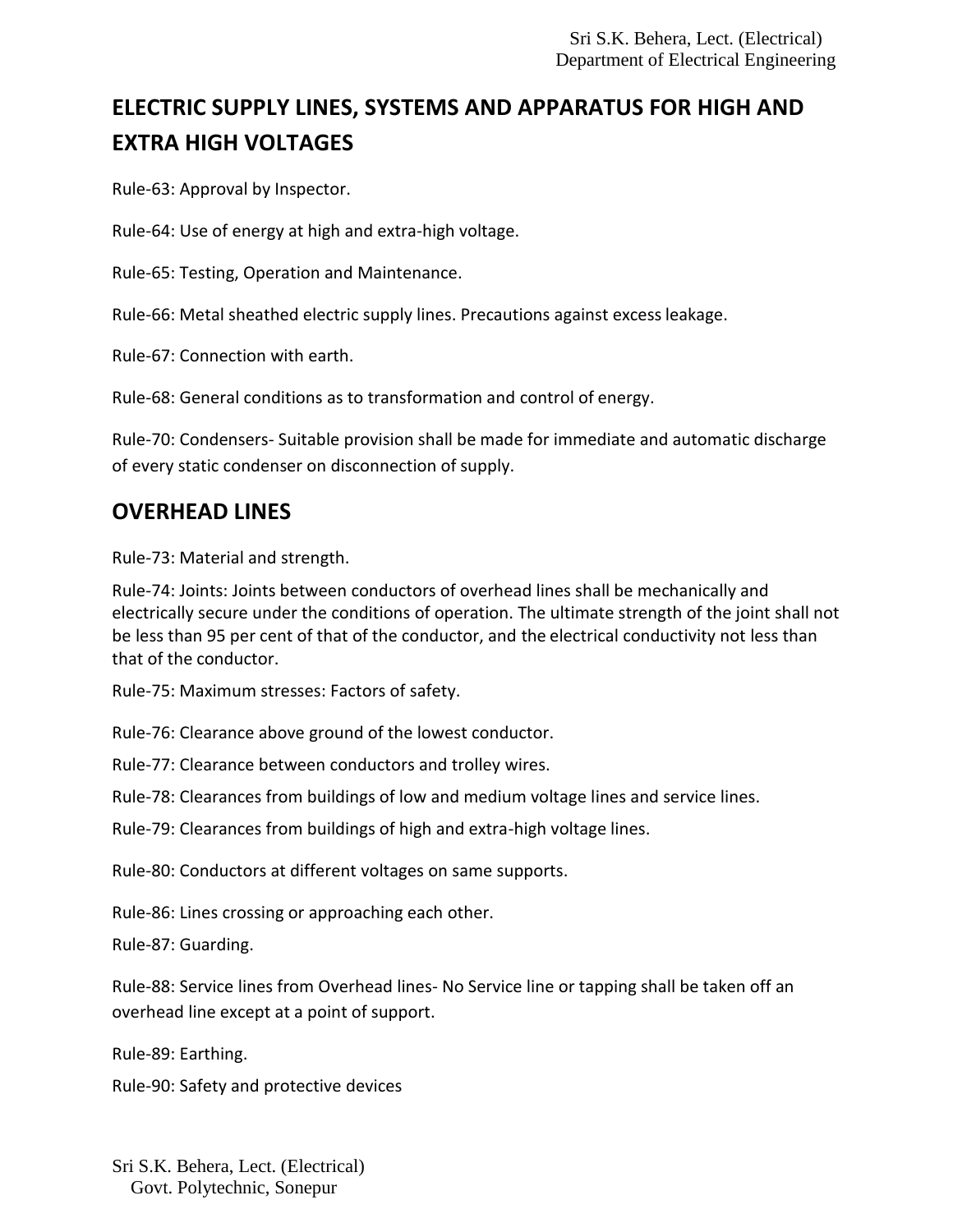#### **Fuses**

 **Fuse** is a short piece of metal, inserted in the circuit, which melts when excessive current flows through it and thus breaks the circuit.

The fuse element is generally made of materials having **low melting point**, **high conductivity** and **least deterioration** due to oxidation *e.g*., **silver, copper** etc. It is inserted in series with the circuit to be protected. Under normal operating conditions, the fuse element is at a temperature below its melting point. Therefore, it carries the normal current without overheating. However, when a short circuit or overload occurs, the current through the fuse increases beyond its rated value. This raises the temperature and fuse element melts (or blows out), disconnecting the circuit protected by it. In this way, a fuse protects the machines and equipment from damage due to excessive currents.

 The function of a fuse is to carry the normal current without overheating but when the current exceeds its normal value; it rapidly heats up to melting point and disconnects the circuit protected by it. In order that it may perform this function satisfactorily, the fuse element should have the following desirable characteristics:

- 1. Low melting point *e.g.,* tin, lead.
- 2. High conductivity *e.g*., silver, copper.
- 3. Free from deterioration due to oxidation *e.g*., silver.
- 4. Low cost *e.g*., lead, tin, copper.

**Current rating of fuse element:** It is the current which the fuse element can normally carry without overheating or melting. It depends upon the temperature rise of the contacts of the fuse holder, fuse material and the surroundings of the fuse.

**Fusing current:** It is the minimum current at which the fuse element melts and thus disconnects the circuit protected by it. Obviously, its value will be more than the current rating of the fuse element.

 For a round wire, the approximate relationship between fusing current *I* and diameter *d* of the wire is

 $= k d^{3/2}$ 

 Where k is a constant, called the fuse constant. Its value depends upon the metal of which the fuse element is made.

**Fusing factor.** It is the ratio of minimum fusing current to the current rating of the fuse element *i.e.*

Fusing factor  $=$  Minimum fusing current

Current rating of fuse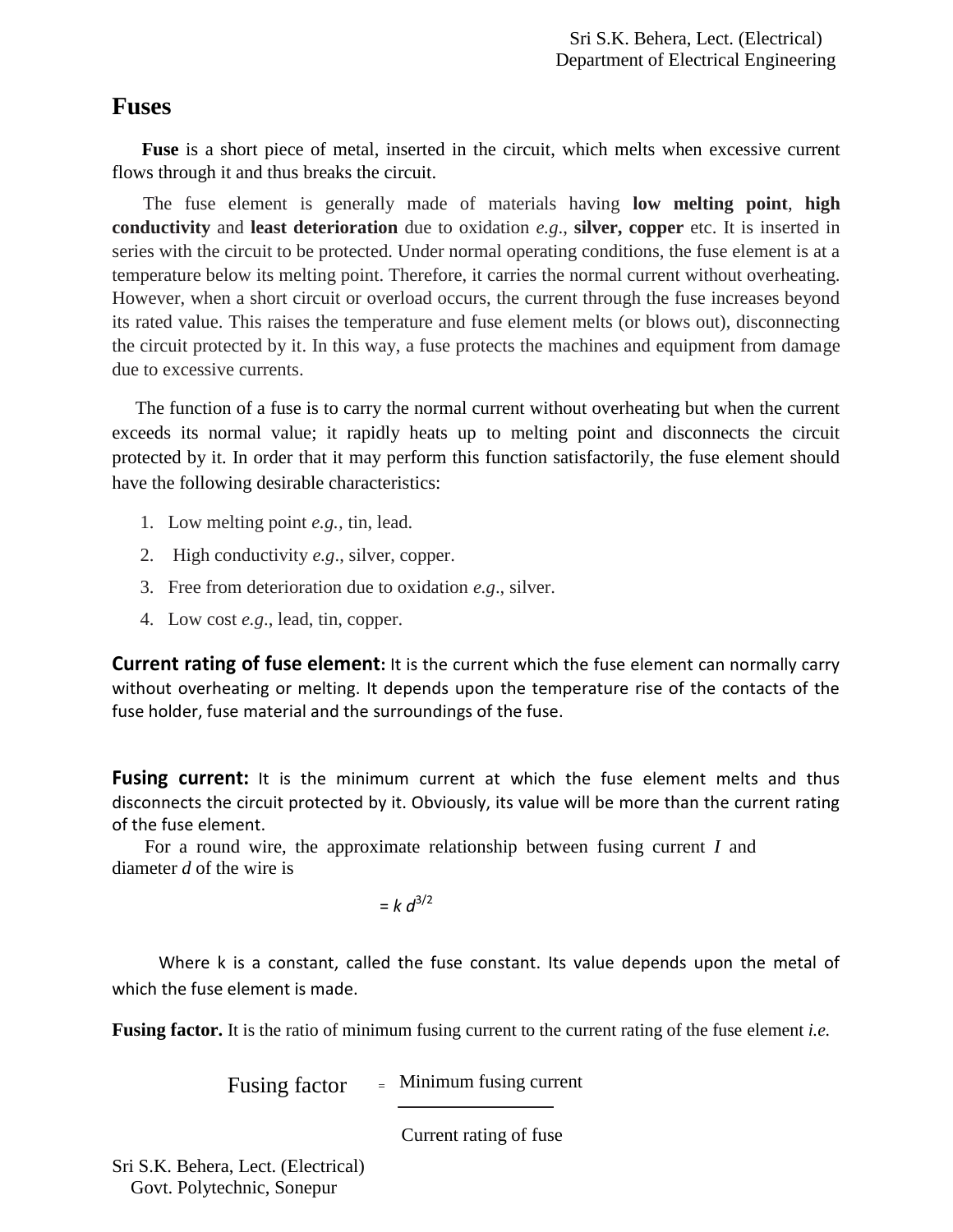**Cut off current.** It is the maximum value of fault current actually reached before the fuse melts.

## **Protective relay**

 The detection of a fault and disconnection of a faulty section or apparatus can be achieved by using fuses or relays in conjunction with circuit breakers.

**Protective relay** is a device that detects the fault and initiates the operation of the circuit breaker to ioslate the defective element from the rest of the system.

This diagram shows one phase of 3-phase system for simplicity. The relay circuit connections can be divided into three parts,

First part is the primary winding of a current transformer (C.T.) which is connected in series with the line to be protected.

Second part consists of secondary winding of C.T. and  $\subset$  B. the relay operating coil.

Third part is the tripping circuit which may be either a.c. or d.c. It consists of a source of supply, the trip coil of the circuit breaker and the relay stationary contacts.



 When a short circuit occurs at point *F* on the transmission line, the current flowing in the line increases to an enormous value. This results in a heavy current flow through the relay coil, causing the relay to operate by closing its contacts. This in turn closes the trip circuit of the breaker, making the circuit breaker open and isolating the faulty section from the rest of the system. In this way, the relay ensures the safety of the circuit equipment from damage and normal working of the healthy portion of the system.

## **Circuit Breakers**

A circuit breaker is a piece of equipment which can

- (i) make or break a circuit either manually or by remote control under normal conditions
- (ii) break a circuit automatically under fault conditions
- (iii)make a circuit either manually or by remote control under fault conditions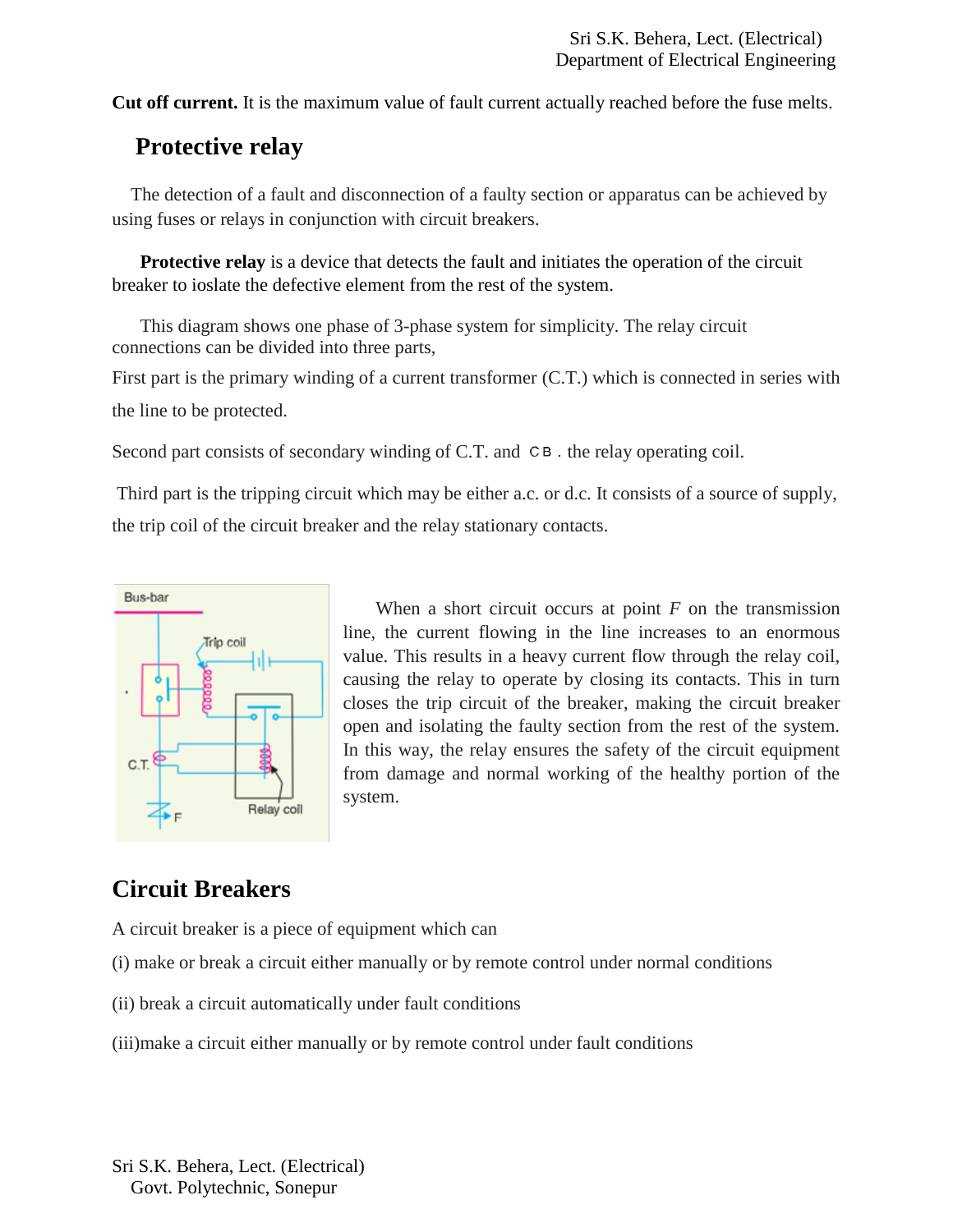## **Wire and Cable**

 Electric power can be transmitted or distributed either by overhead system or by underground cables. The underground cables have several advantages such as less liable to damage through storms or lightning, low maintenance cost, less chance of faults, smaller voltage drop and better general appearance.

#### **Underground Cables**

 An underground cable essentially consists of one or more conductors covered with suitable insulation and surrounded by a protecting cover.

 Although several types of cables are available, the type of cable to be used will depend upon the working voltage and service requirements. In general, a cable must fulfil the following necessary requirements,

(1) The conductor used in cables should be tinned stranded copper or aluminium of high conductivity. Stranding is done so that conductor may become flexible and carry more current.

(2) The conductor size should be such that the cable carries the desired load current without overheating and causes voltage drop within permissible limits.

(3) The cable must have proper thickness of insulation in order to give high degree of safety and reliability at the voltage for which it is designed.

(4) The cable must be provided with suitable mechanical protection so that it may withstand the rough use in laying it.

(5) The materials used in the manufacture of cables should be such that there is complete chemical and physical stability throughout.

#### **Construction of Cables**

**Cores or Conductors:** A cable may have one or more than one core (conductor) depending upon the type of service for which it is intended. For instance, the 3-conductor cable shown in Fig. is used for 3-phase service. The conductors are made of tinned copper or aluminium and are usually stranded in order to provide flexibility to the cable.

**Insulation:** Each core or conductor is provided with a suitable thickness of insulation, the thickness of layer depending upon the voltage to be withstood by the cable. The commonly used materials for insulation are impregnated paper, varnished cambric or rubber mineral compound.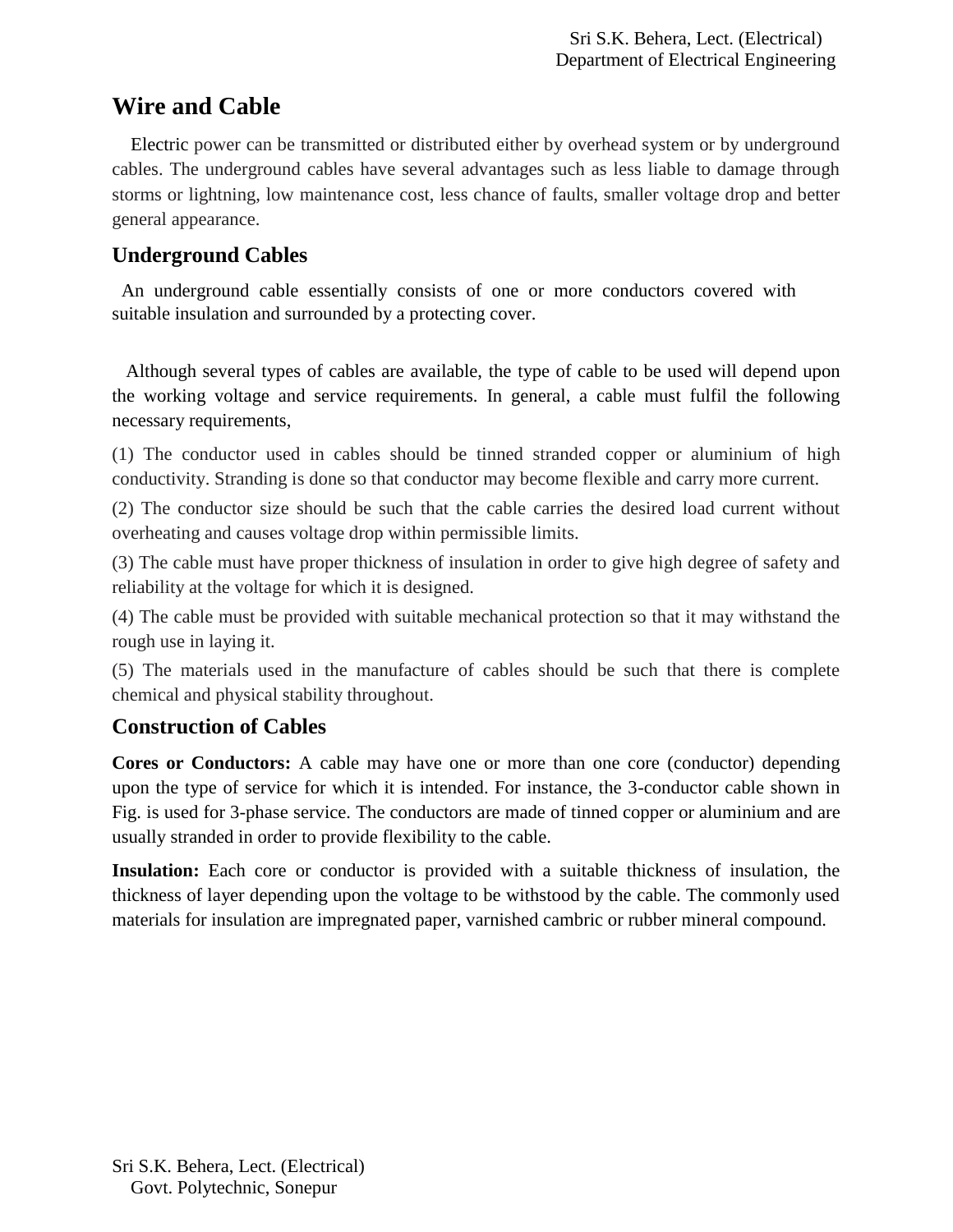

**Metallic sheath:** In order to protect the cable from moisture, gases or other damaging liquids

(acids or alkalies) in the soil and atmosphere, a metallic sheath of lead or aluminium is provided

over the insulation as shown in Fig.

**Bedding:** Over the metallic sheath is applied a layer of bedding which consists of a fibrous material like jute or hessian tape. The purpose of bedding is to protect the metallic sheath against corrosion and from mechanical injury due to armouring.

**Armouring:** Over the bedding, armouring is provided which consists of one or two layers of galvanised steel wire or steel tape. Its purpose is to protect the cable from mechanical injury while laying it and during the course of handling. Armouring may not be done in the case of some cables.

**Serving:** In order to protect armouring from atmospheric conditions, a layer of fibrous material (like jute) similar to bedding is provided over the armouring. This is known as serving.

#### **Classification of Cables**

Low-tension (L.T.) cables — upto 1000 V High-tension (H.T.) cables — upto 11,000 V Super-tension (S.T.) cables — from 22 kV to 33 kV Extra high-tension (E.H.T.) cables — from 33 kV to 66 kV Extra super voltage cables — beyond 132 kV